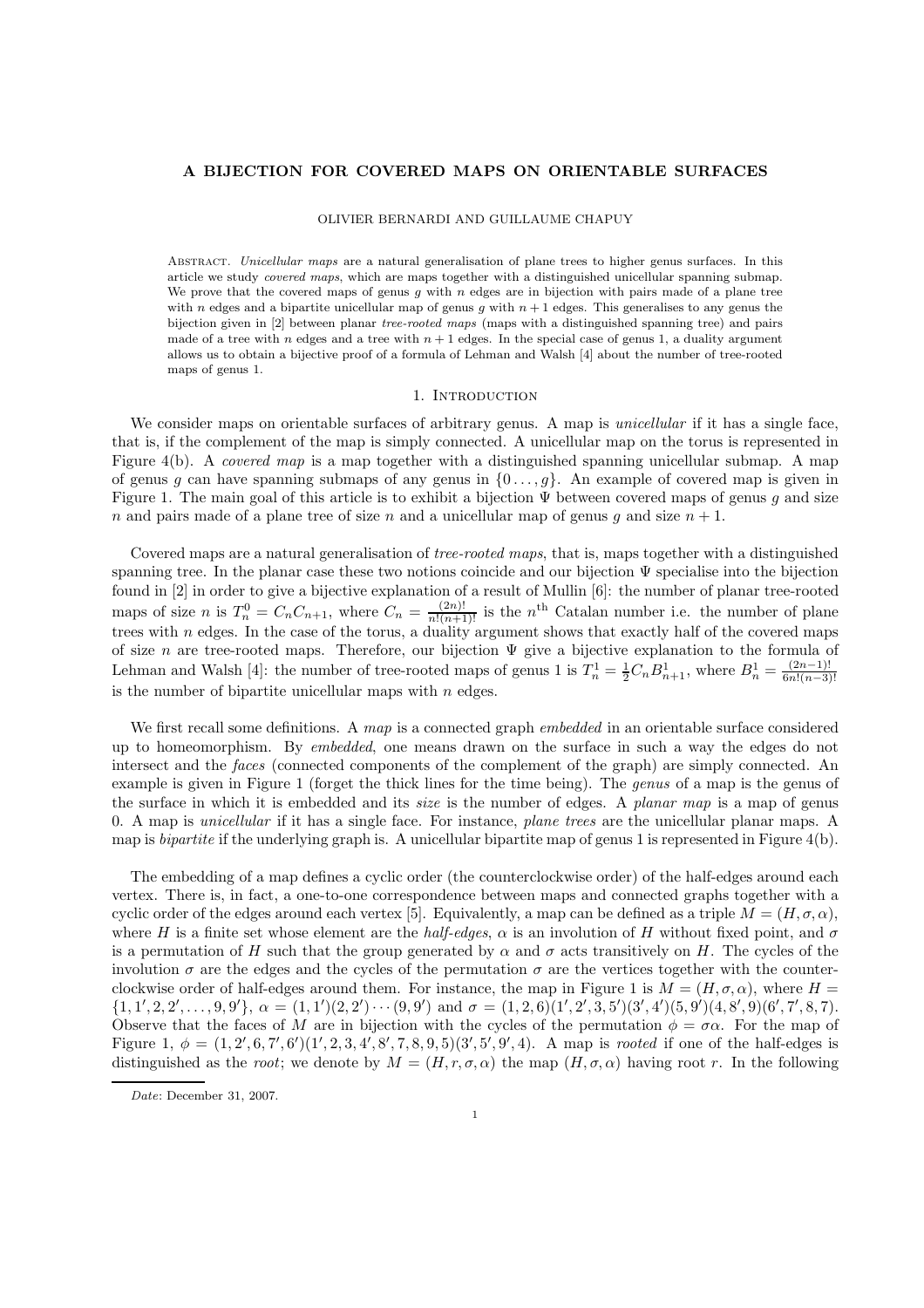maps are rooted and are considered up to isomorphism (relabelling of the half-edges).

Given a subset S of H, the restriction of  $\pi$  to S, denoted by  $\pi_{|S}$  is the permutation of S whose cycles are obtained from the cycles of  $\pi$  by erasing the elements not in S. For instance, if  $\pi = (a, b, c)(d, e)(f, g, h, i)$ and  $S = \{b, c, f, g, i\}$ , then  $\pi_{|S} = (b, c)(f, g, i)$ . A submap of a map  $M = (H, \sigma, \alpha)$  is a map of the form  $N = (S, \alpha_{|S}, \sigma_{|S})$ , where  $S \subseteq H$ . It is *spanning* if every cycle of  $\sigma$  contains an element of S. A submap of a map of genus g has genus less or equal to g. For instance, the map M in Figure 1 has genus 1 while the spanning submap  $T = (S, \alpha_{|S}, \sigma_{|S})$  induced by the set  $S = \{1, 1', 3, 3', 6, 6', 8, 8', 9, 9'\}$  (thick lines) has genus 0. A pair  $(M, T)$  made of a map M and a unicellular spanning submap T is a covered map. A covered map  $(M, T)$  is represented in Figure 1. Given a covered map  $(M, T)$ , a half-edge is called *internal* if it belongs to the submap T and external otherwise. An orientation of a map  $M = (H, \sigma, \alpha)$  is a partition  $H = I \oplus O$  such that the involution  $\alpha$  maps the set I on the set O; the half-edges in I and O are respectively called *ingoing* and *outgoing*. The orientation  $I = \{1', 2', \ldots, 9'\}$  and  $O = \{1, 2, \ldots, 9\}$  of the map M is represented in Figure 2(a).

### 2. BIJECTION

We now define the mapping  $\Psi$  which associates to a covered map  $(M, T)$  a pair made of a (rooted plane) tree  $\Psi_1(M,T)$  and a bipartite unicellular map  $\Psi_2(M,T)$ . The mapping  $\Psi$  has two steps. At the first step, one defines an orientation  $(I, O) = \delta_M(T)$  of the map M which is closely related to the order in which half-edges of  $M$  appear around the submap  $T$ . At the second step, the map is broken into two parts: a plane tree  $\Psi_1(M,T)$  containing every edge of M and a bipartite unicellular map  $\Psi_2(M,T)$  which roughly speaking describes how to fold the tree  $\Psi_1(M,T)$  in order to obtain the map M (and the orientation  $(I,O)$ ).

**Step 1: orientation.** Consider a map  $M = (H, r, \alpha, \sigma)$ . We denote by  $\phi = \sigma \alpha$  the permutation corresponding to the faces of  $M$ . For any unicellular spanning submap  $T$  of  $M$ , we call the motion function around T the mapping  $\theta$  on H defined by  $\theta(h) = \sigma(h)$  if h is external and  $\theta(h) = \phi(h)$  otherwise. It can be shown that the motion function  $\theta$  is a cyclic permutation of H if and only if T is a unicellular map. In this case, the motion function  $\theta$  induces a total order on the set of half-edges H by setting  $r <_T \theta(r) <_T \theta^2(r) \cdots <_T \theta^{|H|-1}(r)$ . For instance, the order induced by the spanning submap T in Figure 1 is  $1 < 2' < 3 < 4' < 3' < 5' < 1' < 2 < 6 < 7' < 8 < 9 < 5 < 9' < 4 < 8' < 7 < 6'$ . We are now ready to define the orientation  $\delta_M(T)$  which is represented in Figure 2.

**Definition 2.1.** Let M be a map. The mapping  $\delta_M$  associates to a unicellular submap T of M the orientation  $\delta_M(T) = (I, O)$ , where the set of ingoing half-edges I contains the internal half-edges such that  $\alpha(h) <_T h$ and the external half-edges such that  $h <_{T} \alpha(h)$  (and  $O = H - I$ ).

Step 2: unfolding. Let us first describe the *unfolding step* informally. At this step, each vertex of the map M is broken according to the rule described in Figure 3(a). The rule is the following: given a vertex, that is, a cycle  $v = (h_1, \ldots, h_k)$  of  $\sigma$  we consider the indices  $1 \leq i_1 < i_2 < \cdots < i_l = k$  of the ingoing half-edges incident to  $v$ . At the unfolding step, the vertex  $v$  is decomposed into  $l$  vertices  $v_1 = (h_1, \ldots, h_{i_1}), v_2 = (h_{i_1+1}, \ldots, h_{i_2}), \ldots, v_l = (h_{i_{l-1}+1}, \ldots, h_{i_l}).$  Note that the decomposition of v can be written as:  $v = v_1v_2 \cdots v_l\pi_{\bullet}$ , where  $\pi_{\bullet}(h) = h$  if  $h \in O$  and  $\pi_{\bullet}(h_{i_j}) = h_{i_{j+1}}$  for  $j = 1, \ldots, l$ . Figure 3(a) shows the topological representation of the decomposition of a vertex incident to 3 ingoing half-edges. After unfolding, one gets the vertices  $v_1, v_2, v_3$  (they will be vertices of the plane tree  $\Psi_1(M, T)$ ) and a big black vertex corresponding to the permutation  $\pi_{\bullet}$  (it will be a vertex of the unicellular bipartite map  $\Psi_2(M,T)$ ).

We now describe the unfolding step in more details. Let  $(I, O) = \delta_M(T)$  be the orientation of M associated to the unicellular map T. Let i and o be two new elements not in H. We define  $\sigma'$  (resp.  $\phi'$ ) as the permutation of  $I' = I \cup \{i\}$  (resp.  $O' = O \cup \{o\}$ ) obtained from  $\sigma$  by inserting the new half-edge i (resp. o) just before the root r in the cycle of  $\sigma$  (resp.  $\phi$ ) containing r. We also consider the restrictions  $\pi_{\bullet} = \sigma'_{|I'}$  and  $\pi_{\circ} = \phi'_{|O'}$ . In our favourite example, we get  $\pi_{\bullet} = (i)(1', 2', 5')(3', 4')(6', 7')(8')(9')$  and  $\pi_{\circ} = (o, 1, 6)(2, 3, 7, 8, 9)(4)$ . We now define  $\pi = \pi_{\bullet}\pi_{\circ}^{-1}$  and  $\tau' = \sigma'\pi_{\bullet}^{-1}$  (here we make a slight abuse of notation by considering that  $\pi_{\bullet} = \sigma'_{|I'}$  acts as the identity on  $O'$  and that  $\pi_{\circ} = \phi'_{|O'}$  acts as the identity on  $I'$ ). We are now ready to define the mapping  $\Psi$ .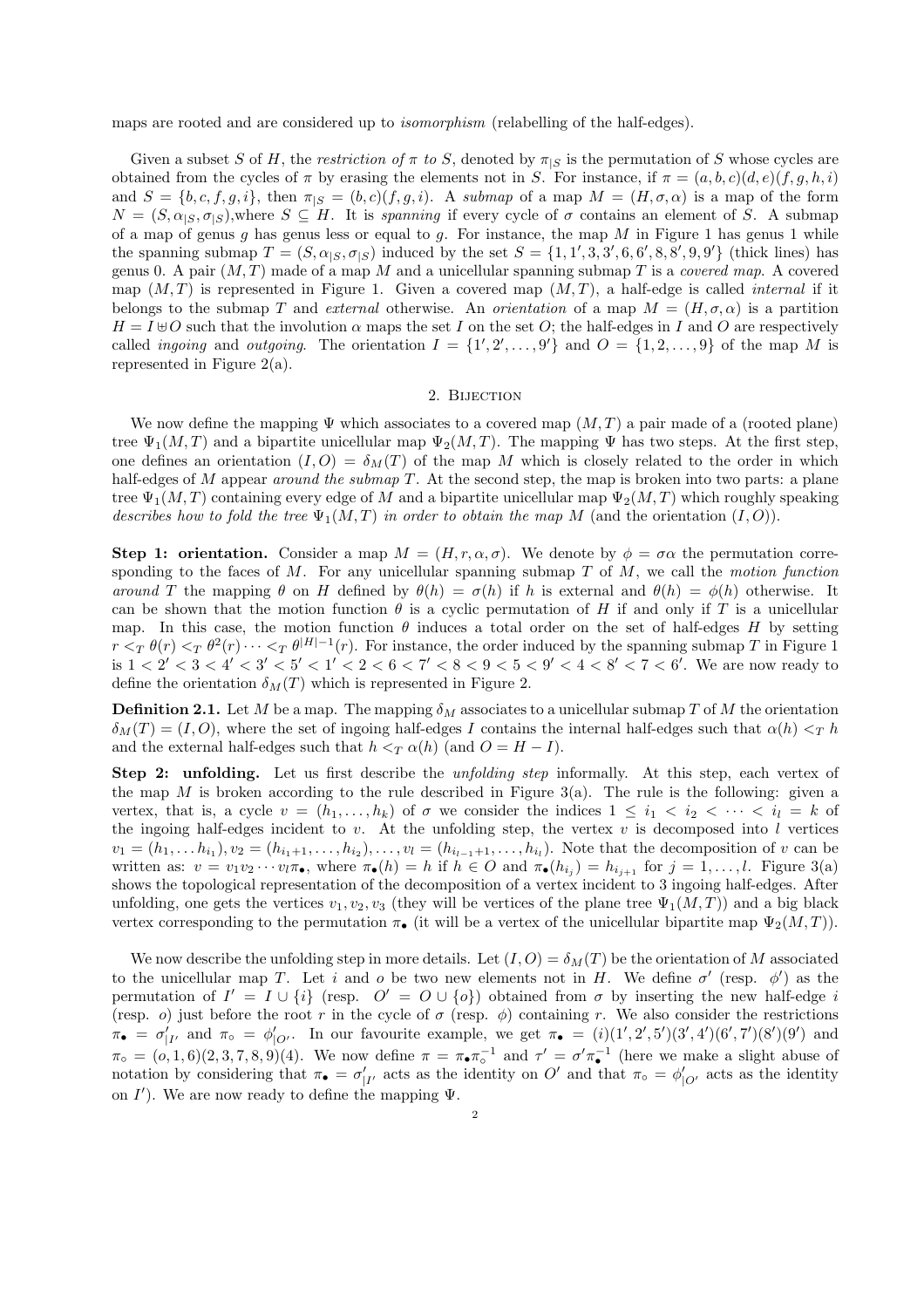

FIGURE 1. A map  $M$  (rooted on the half-edge 1) and a unicellular spanning submap  $T$  (thick lines).



FIGURE 2. (a) Orientation  $(O, I) = \delta_M(T)$ . (b) Unfolding



FIGURE 3. Topological representation of the *unfolding* around a vertex (a) and around a face (b).



FIGURE 4. (a) The tree  $\Psi_1(M,T)$ . (b) The unicellular map  $\Psi_2(M,T)$ .